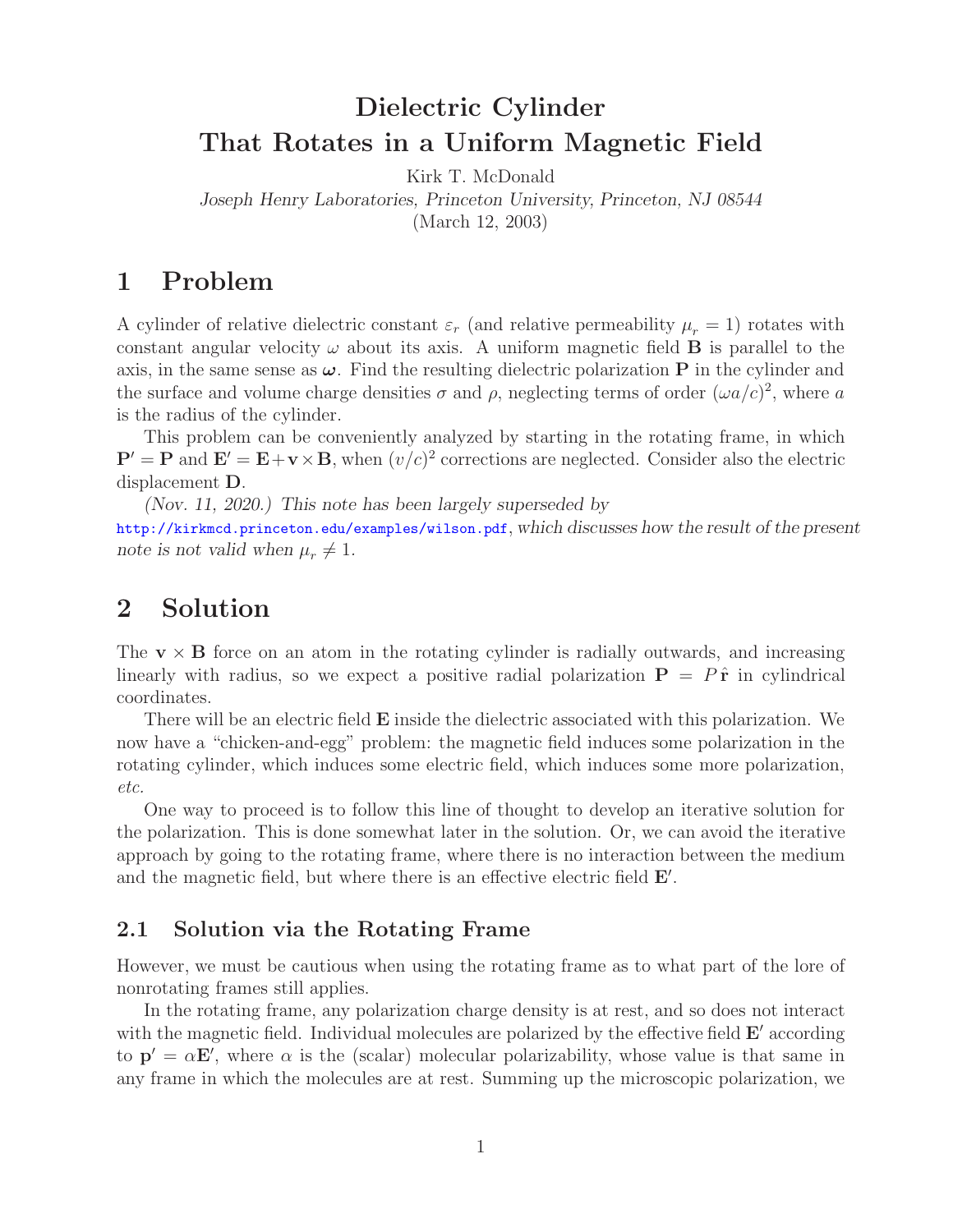obtain the macroscopic polarization density (in the rotating frame),

$$
\mathbf{P}' = \chi \mathbf{E}',\tag{1}
$$

where  $E'$  and  $P'$  are the electric field and dielectric polarization in the rotating frame, and  $\chi$  is the (scalar) dielectric susceptibility. If  $v = \omega r \ll c$ , where c is the speed of light, then the electric field in the rotating frame is related to lab frame quantities by,

$$
\mathbf{E}' = \mathbf{E} + \frac{\mathbf{v}}{c} \times \mathbf{B},\tag{2}
$$

where **E** is the electric field due to the polarization that we have yet to find. Since polarization is charge times distance, in the nonrelativistic limit the polarization is the same in the lab frame and the rotating frame:  $P' = P$ .<sup>1</sup>

We do NOT expect that  $\mathbf{E}' = 0$  (as would hold in the rest frame of a conductor with no external  $\mathcal{EMF}$ 's,<sup>2</sup>), since the polarization would vanish in this case.

The velocity has magnitude  $v = \omega r$ , and is in the azimuthal direction. Thus,  $\mathbf{v} \times \mathbf{B} =$  $\omega B$ **r**, so that,

$$
\mathbf{P} = \chi \left( \mathbf{E} + \frac{\omega B}{c} \mathbf{r} \right) . \tag{3}
$$

We need an additional relation to proceed. The suggestion is to consider the electric displacement **D**. But, in which frame? This is the trickiest point in the problem. In the rotating (rest) frame of the dielectric, we expect that  $\mathbf{D}' = \varepsilon_r \mathbf{E}'$  and (naively) that  $\nabla' \cdot \mathbf{D}' =$  $4\pi\rho'_{\text{free}}$ , where  $\rho'_{\text{free}} = \rho_{\text{free}}$  in the nonrelativistic limit. Since  $\rho_{\text{free}} = 0$  in the lab frame for this problem, the preceding arument would imply that  $D' = 0$ , and hence that  $E' = 0$ , which in turn implies that  $P' = P = 0$ , which is not the case!

It's safer to consider the displacement in the lab frame, where we know that  $\rho_{\text{free}} = 0$ , and hence that  $\mathbf{D} = 0$  since it has no sources. But we do not necessarily expect that  $\mathbf{D} = \varepsilon_r \mathbf{E}$ in the lab frame, because in this frame we consider that the magnetic field is causing some of the polarization. So, we invoke the basic relation between **D**, **E** and **P** to write

$$
\mathbf{D} = 0 = \mathbf{E} + 4\pi \mathbf{P}.\tag{4}
$$

Thus,

$$
\mathbf{E} = -4\pi \mathbf{P} \tag{5}
$$

is the additional relation that we need. Recalling that  $\chi = (\varepsilon_r - 1)/4\pi$ , eq. (3) leads to,

$$
\mathbf{P} = \frac{\chi}{1 + 4\pi\chi} \frac{\omega B}{c} \mathbf{r} = \frac{\varepsilon_r - 1}{4\pi\varepsilon_r} \frac{\omega B}{c} \mathbf{r}.
$$
 (6)

The surface charge density is,

$$
\sigma_{\text{pol}} = \mathbf{P}(a) \cdot \hat{\mathbf{r}} = \frac{\varepsilon_r - 1}{4\pi\varepsilon_r} \frac{\omega Ba}{c},\tag{7}
$$

<sup>1</sup>For a more extensive discussion, see K.T. McDonald, *Electrodynamics of Rotating Systems* (Aug, 8, 2008), http://kirkmcd.princeton.edu/examples/rotatingEM.pdf

<sup>2</sup>K.T. McDonald *Conducting Sphere That Rotates in a Uniform Magnetic Field* (Mar. 13, 2002), http://kirkmcd.princeton.edu/examples/rotatingsphere.pdf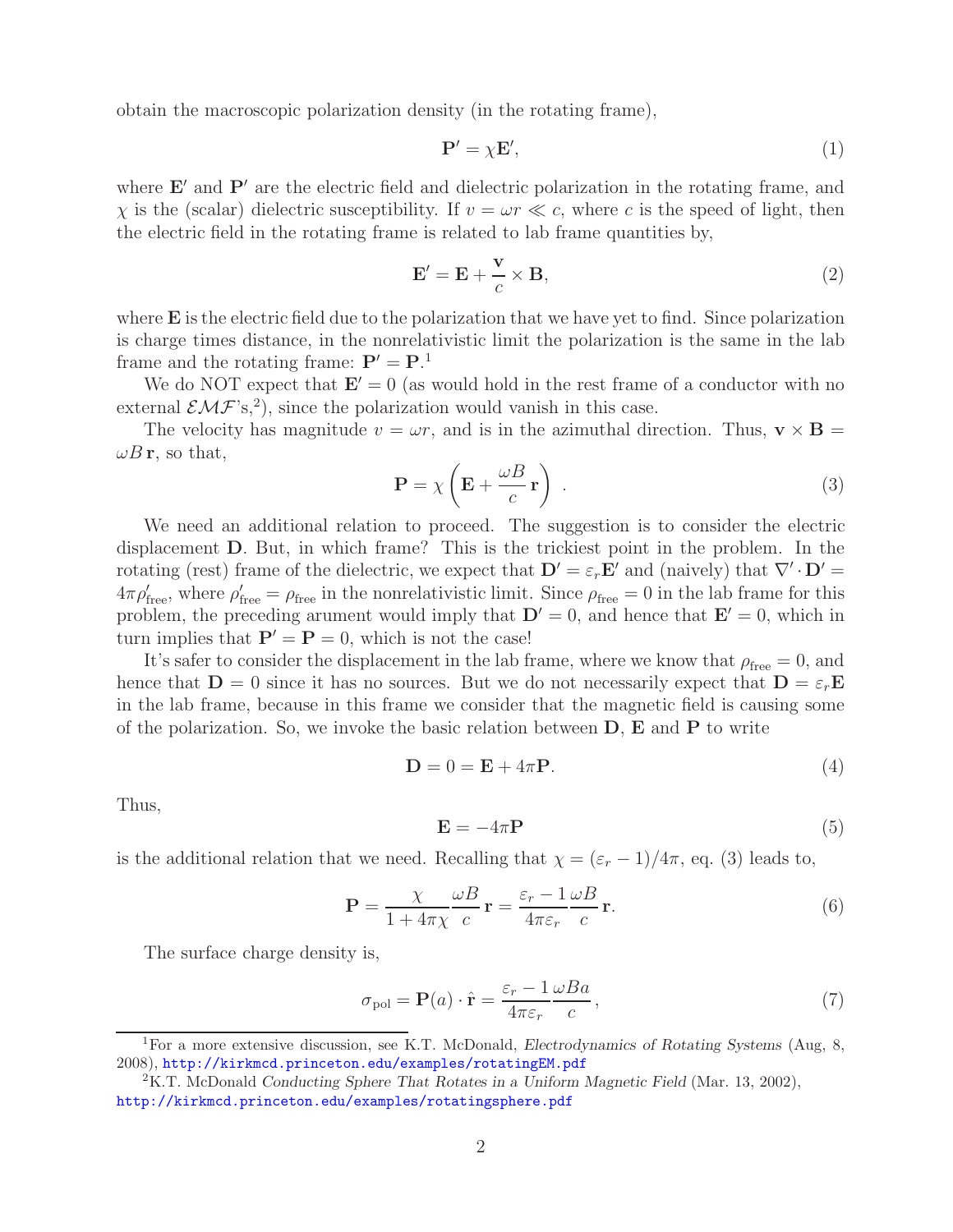where  $\alpha$  is the radius of the cylinder. As well as this surface charge density, there is a volume charge density,

$$
\rho_{\text{pol}} = -\nabla \cdot \mathbf{P} = -\frac{1}{r} \frac{\partial r P_r}{\partial r} = -\frac{\varepsilon_r - 1}{2\pi \varepsilon_r} \frac{\omega B}{c},\tag{8}
$$

so that the cylinder remains neutral over all.

Both the surface and volume charge densities are proportional to  $v(r)/c$ , and are moving at velocity  $v(r)$ . Hence, the magnetic field created by these charges is of order  $v^2/c^2$ , and we neglect it in this analysis.

This example is perhaps noteworthy in that a nonvanishing, static volume charge density arises in a linear dielectric material (with no external charges). In pure electrostatics this cannot happen, since  $P = \chi E$  together with  $\nabla \cdot D = 0 = \nabla \cdot E + 4\pi \nabla \cdot P$  imply that  $\rho_{\text{pol}} = -\nabla \cdot \mathbf{P} = 0.$ 

We can now go back and examine the fields **E**' and  $D' = \varepsilon_r E'$  in the rotating frame. Combining eqs.  $(2)$ ,  $(5)$  and  $(6)$  we find,

$$
\mathbf{E} = -(\varepsilon_r - 1)\frac{\omega B}{c\varepsilon_r}\mathbf{r}, \qquad \mathbf{E}' = \frac{\omega B}{c\varepsilon_r}\mathbf{r}, \qquad \text{and hence} \qquad \mathbf{D}' = \frac{\omega B}{c}\mathbf{r}.
$$
 (9)

If the relative dielectric constant  $\varepsilon_r$  were unity (as if the cylinder were a vacuum), then eq. (9) tells us that the lab electric field would vanish, as expected. The result that  $D' = \omega B r/c$  is independent of the dielectric constant, and holds even if the cylinder were empty. The fact that  $\nabla' \cdot \mathbf{D}' = 2\omega B/c \neq 0$  would imply that  $\rho'_{\text{free}} \neq 0$  IF  $\nabla' \cdot \mathbf{D}' = 4\pi \rho'_{\text{free}}$ . Since this cannot be, we must re-examine our assumptions.

A useful excerise is to transform the lab-frame Maxwell equation  $\nabla \cdot \mathbf{D} = 4\pi \rho_{\text{free}}$  into the rotating frame. For this, we note that  $\mathbf{D} = \mathbf{E} + 4\pi \mathbf{P}$  transforms (in the nonrelativistic limit) to  $\mathbf{E}' - \mathbf{v}/c \times \mathbf{B}' + 4\pi \mathbf{P}'$ , and that  $\rho_{\text{free}}$  transforms to  $\rho'_{\text{free}}$ . Hence, our transformed Maxwell equation is  $\nabla' \cdot (\mathbf{E}' - \mathbf{v}/c \times \mathbf{B}' + 4\pi \mathbf{P}') = 4\pi \rho'_{\text{free}}$ . If we suppose that the electric displacement in the rotating frame obeys the basic definition  $\mathbf{D}' = \mathbf{E}' + 4\pi \mathbf{P}'$ , then,

$$
\nabla' \cdot \mathbf{D}' = 4\pi \rho'_{\text{free}} + \nabla' \cdot \frac{\mathbf{v}}{c} \times \mathbf{B}'.\tag{10}
$$

In the present problem,  $\mathbf{B}' = \mathbf{B}$  to first order, and  $\nabla' = \nabla$ , so  $\mathbf{v}/c \times \mathbf{B}' = \omega B \mathbf{r}/c$ , whose divergence is  $2\omega B/c$ , which is the value for  $\nabla \cdot \mathbf{D}'$  found above. Hence, we retain consistency with  $\rho'_{\text{free}} = 0$  while having a nonzero displacement  $\mathbf{D}'$  in the rotating frame.

Experts will note that the result  $\mathbf{D}' = \omega B \mathbf{r}/c$  is consistent with the (nonrelativistic) field transformation,<sup>3</sup>

$$
\mathbf{D}' = \mathbf{D} + \frac{\mathbf{v}}{c} \times \mathbf{H},\tag{11}
$$

since in the present problem  $D = 0$  and  $H = B$ . Further, experts know that the lab frame relation of the displacement **D** to the field **E** involves the magnetic field **H** as well, according to (in the nonrelativistic limit),

$$
\mathbf{D} = \varepsilon_r \mathbf{E} + (\varepsilon_r \mu_r - 1) \frac{\mathbf{v}}{c} \times \mathbf{H}.
$$
 (12)

Then, using **E** from eq. (9), plus  $\mu_r = 1$  and **B** = **H** again leads to the result that **D** = 0 in the lab frame.

<sup>3</sup>See chap. E III of R. Becker, *Electromagnetic Fields and Interactions* (Dover, 1964).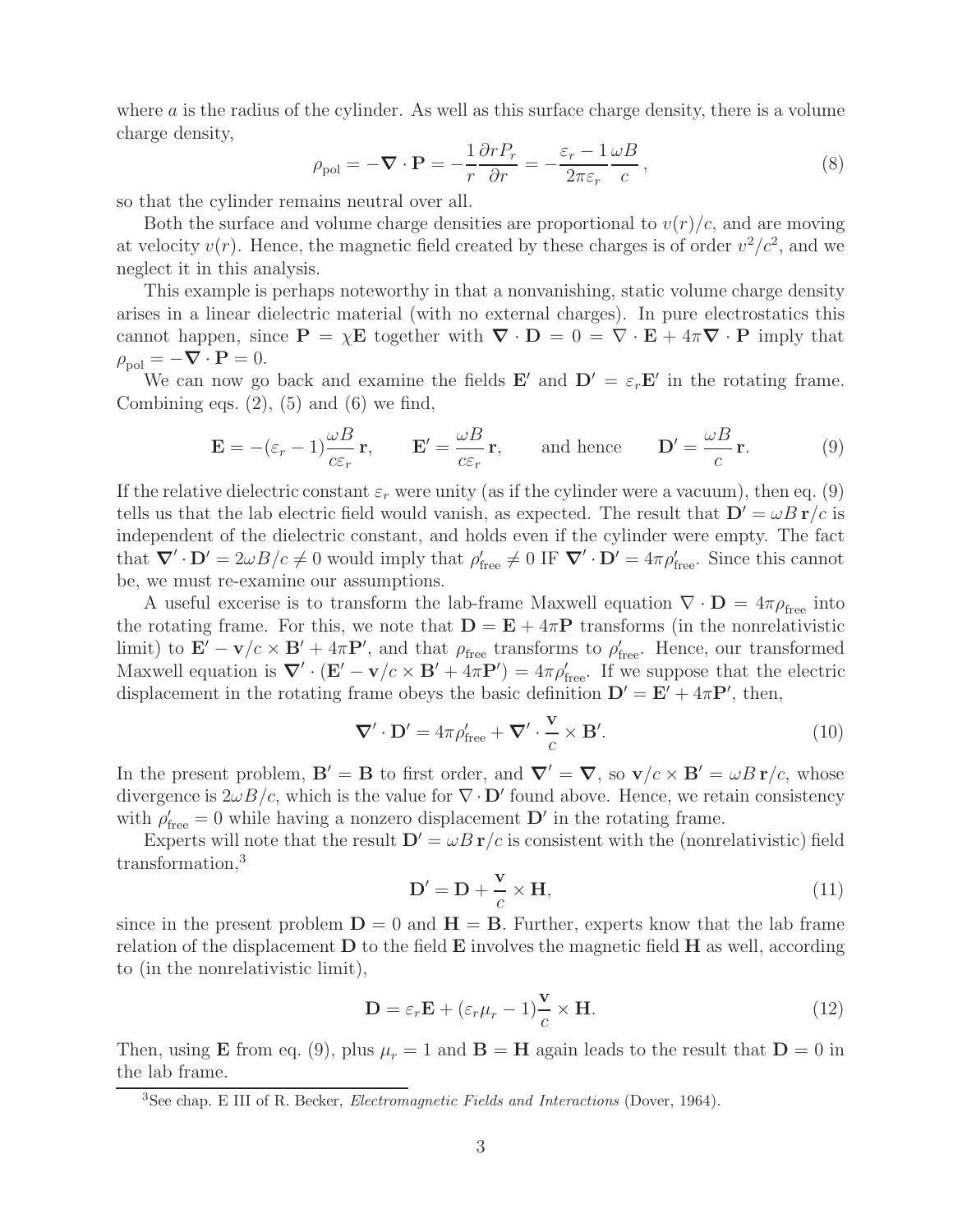For the record, we pursue the consequence of supposing that since there is no free charge in this problem, the displacement obeys  $\mathbf{D}' = 0$  in the rotating frame. Then, since  $\mathbf{D}' = \varepsilon \mathbf{E}'$  we have that  $\mathbf{E}' = 0$ , and eq. (1) implies that  $\mathbf{P}' = \mathbf{P} = 0$  also. But, eq. (2) now tells us that  $\mathbf{E} = -\omega B \mathbf{r}/c \neq 0$ , so that  $\mathbf{D} = \mathbf{E} + 4\pi \mathbf{P} = \mathbf{E}$ , and  $\nabla \cdot \mathbf{D} = -2\omega B/c \neq 0$ , independent of the dielectric constant. The rotating cylinder could be imaginary, and the above analysis still should hold. This is implausible.

#### **2.2 Iterative Solution in the Lab Frame**

The preceding analysis via the rotating from was somewhat tricky, so it is desirable to confirm the results by another method. Hence, we consider an iterative solution.

The axial magnetic field acts on the rotating molecules to cause a  $\mathbf{v} \times \mathbf{B}$  force radially outwards. This can be described by an effective electric field,

$$
\mathbf{E}_0 = \frac{\omega B}{c} \mathbf{r}.\tag{13}
$$

This field causes polarization,

$$
\mathbf{P}_0 = \chi \mathbf{E}_0 = \chi \frac{\omega B}{c} \mathbf{r}.\tag{14}
$$

Associated with this is the uniform (bound) volume charge density,

$$
\rho_0 = -\nabla \cdot \mathbf{P}_0 = -2\chi \omega B. \tag{15}
$$

According to Gauss' Law, this charge density sets up a radial electric field,

$$
\mathbf{E}_1 = 2\pi \rho_0 \mathbf{r} = -4\pi \chi \omega B \mathbf{r}.\tag{16}
$$

At the next iteration, the total polarization is,

$$
\mathbf{P}_1 = \chi(\mathbf{E}_0 + \mathbf{E}_1) = \chi(1 - 4\pi\chi)\frac{\omega B}{c}\mathbf{r}.\tag{17}
$$

This polarization implies a bound charge, density  $\rho_1$ , which leads to a correction to field  $\mathbf{E}_0$ that we call  $\mathbf{E}_2$ , ...

At the nth iteration, the polarization will have the form,

$$
\mathbf{P}_n = k_n \frac{\omega B}{c} \mathbf{r}.\tag{18}
$$

Then, the bound charge density is,

$$
\rho_n = -\nabla \cdot \mathbf{P}_n = -2k_n \omega B,\tag{19}
$$

which implies that the correction to the electric field becomes,

$$
\mathbf{E}_{n+1} = 2\pi \rho_n \mathbf{r} = -4\pi k_n \omega B \mathbf{r}.
$$
 (20)

The effective electric field at iteration  $n + 1$  is the sum of  $\mathbf{E}_0$  due to the  $\mathbf{v} \times \mathbf{B}$  force and  $\mathbf{E}_{n+1}$  due to the polarization charge. Thus,

$$
\mathbf{P}_{n+1} = \chi(\mathbf{E}_0 + \mathbf{E}_{n+1}) = \chi(1 - \pi k_n) \frac{\omega B}{c} \mathbf{r}.
$$
 (21)